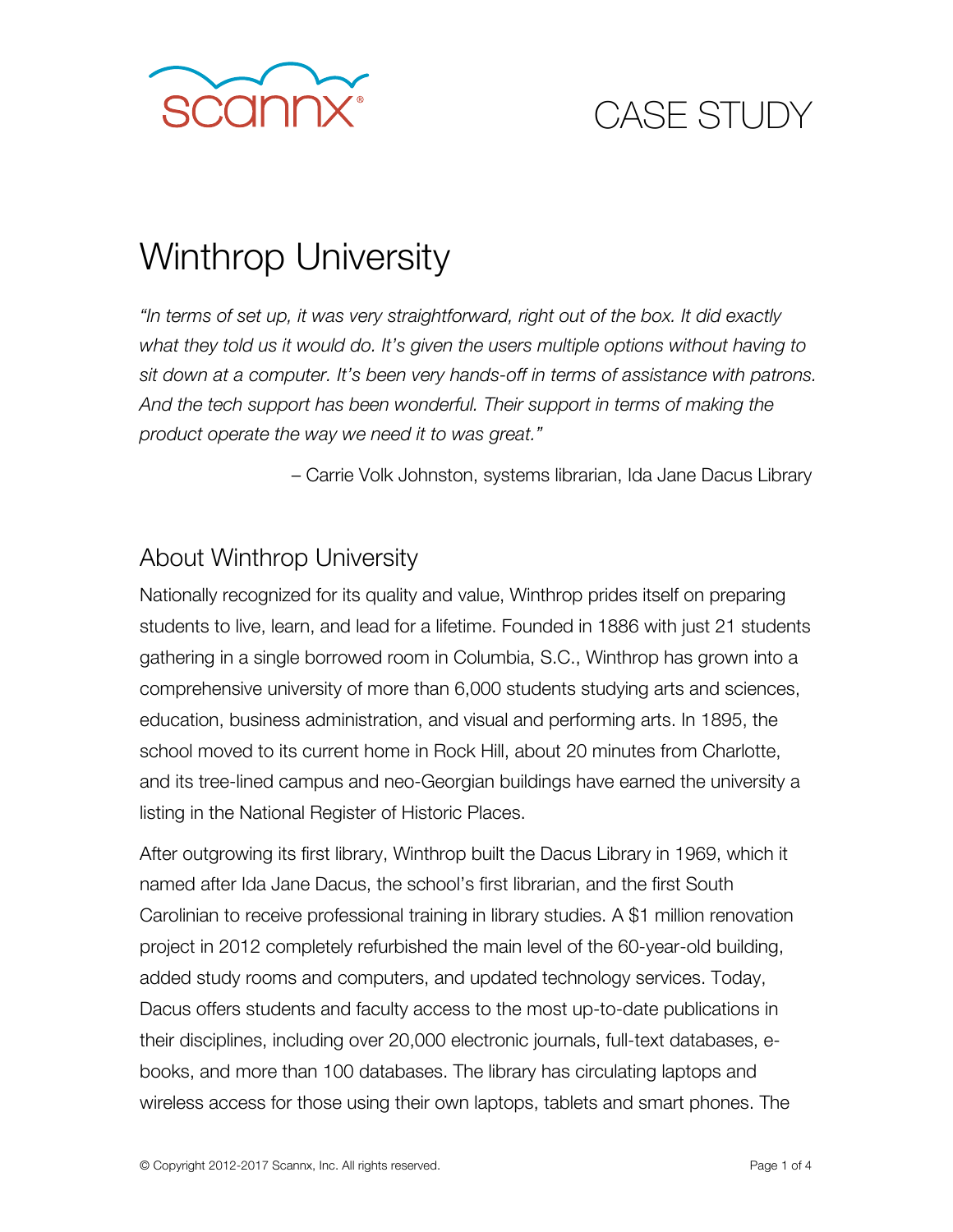

## CASE STUDY

library website allows students to read many materials online – in the library, in a dorm room, or pretty much anywhere else.

#### Xerox BookCentre completely replace copiers at Dacus Library

As renovations neared completion, Winthrop's Systems Librarian, Carrie Volk Johnston, learned from her Xerox representative about its partnership with Scannx and how its self-service book scanning kiosks were perfectly suited to libraries and academic institutions. With its intuitive touchscreen display and large book-edge scanning bed, the solution is both easy to use and flexible.

At first, Johnston thought the BookCentre would be a good fit for the library archives, where the patented beveled-edge scanner design would allow them to scan delicate materials without pressing them flat onto the glass, damaging spines in the process. But as she looked into all its different features, she realized it was something they needed for students, faculty, and staff. "When I heard about the functions of these scanners, I realized it gives us a lot more options," she said.

Midway into the academic year, Johnston replaced the three library copiers with two Xerox BookCentre 7130 kiosks.

"It was a soft start," she said. "I didn't make an announcement or anything. And I never had to instruct a student in how to use them. When they asked for a copier or scanner, we just said 'Yes. There it is. You can scan to print, e-mail, flash drive, your iPad; whatever you want.' And they said, 'Oh. Cool.' We literally point them to the scanners and we don't hear from them again until they are walking out the door saying thank you."

That was certainly not the case with copiers, or with the old desktop scanners the library used before. "Copiers jam, and people are overwhelmed looking at this huge piece of equipment," said Johnston. "This is a very simple interface. You choose what you want and it walks you through the steps. It's very self-explanatory for the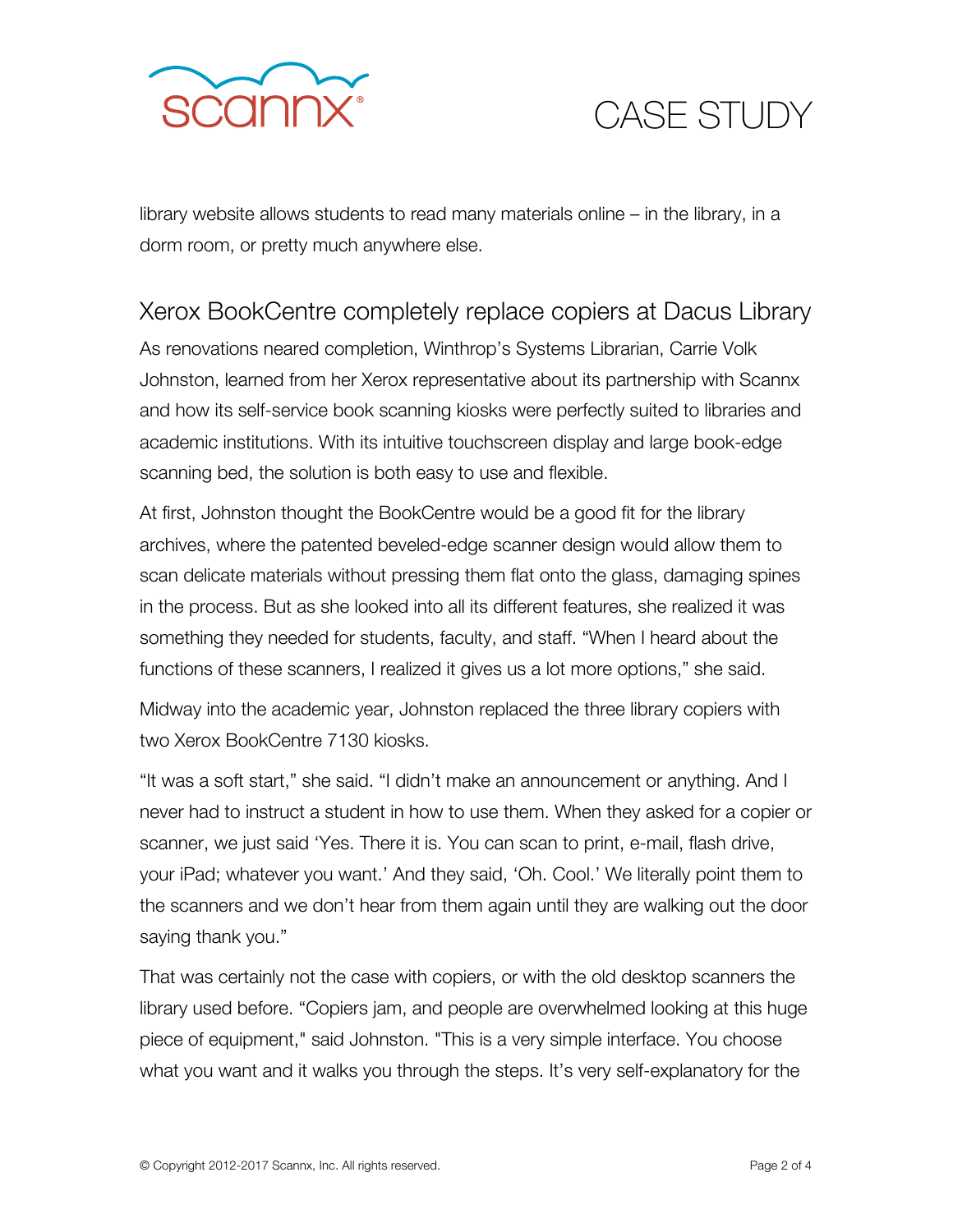

## CASE STUDY

user. I haven't had to touch them in a while and that's a good thing. It's certainly nice not to have to change the toner or deal with the fifth paper jam of the day."

Some libraries might be reluctant to completely replace copy machines with a new technology, but Johnston was convinced it was the right way to go. "It was all or nothing – pull the plug," she said. "People fall back on what they are comfortable with. I think it's easier to say, yes we have a copier, here it is, and you can do whatever you want." And she hasn't regretted the decision. The copiers "are not coming back," she said. And she won't be replacing the flatbed scanner that recently broke, either. "It was more trouble than it was worth."

### Students Embrace Xerox BookCentre As A Greener Option

Having an easy-to-use, multi-function device was Johnston's first priority. But the scan-to-cloud technology of the BookCentre means documents and photos can be shared digitally, reducing the high-volume paper use of printing and copying.

"Having something that simple can mean a lessening of paper," she said, which fits in perfectly with Winthrop's 'Going Green' initiative. "The dean was really happy about that."

So are the students. A recent article by Frances Parrish in Winthrop's student newspaper, the Johnsonian, was headlined "Library gets greener equipment." Quoting Dean of Library Services Mark Herring, Parrish reports that students used 40,000 pages copying and printing during the 3 1⁄2 month fall semester, before the scanners were installed. At the time of the article, the library didn't review the scanner logs to determine the impact the BookCentre had on printing, but the Johnsonian reported that "Herring has already noticed a decrease in printing quota since acquiring the scanners."

Some of that decrease is likely driven by practical economics. Winthrop uses a payas-you-go system for printing, charging 4 cents per page for black and white and 35 cents per page for color, with a limit of 25 pages at any given time. The Xerox